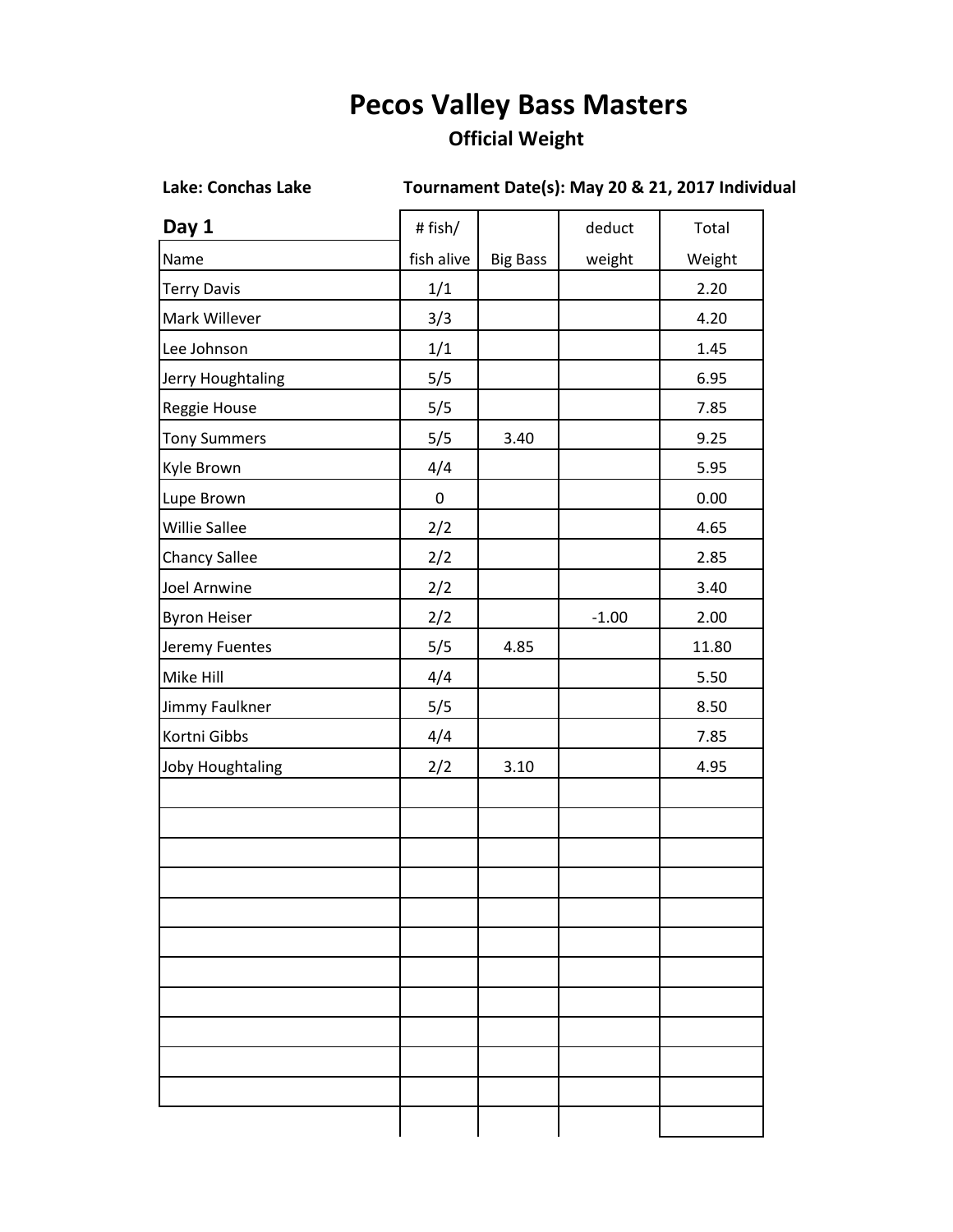| Day 2                   | #fish/     |                 | deduct  | <b>Total</b> |
|-------------------------|------------|-----------------|---------|--------------|
| <b>Name</b>             | fish alive | <b>Big Bass</b> | weight  | Weight       |
| <b>Terry Davis</b>      | $\pmb{0}$  |                 |         | 0.00         |
| Mark Willever           | 5/5        | 2.75            |         | 9.80         |
| Lee Johnson             | $\pmb{0}$  |                 |         | 0.00         |
| Jerry Houghtaling       | $\pmb{0}$  |                 |         | 0.00         |
| Reggie House            | 1/1        |                 |         | 1.75         |
| <b>Tony Summers</b>     | 2/2        |                 |         | 2.20         |
| Kyle Brown              | 2/2        | 2.00            |         | 3.40         |
| Lupe Brown              | $\pmb{0}$  |                 |         | 0.00         |
| Willie Sallee           | 2/2        |                 | $-1.00$ | 1.65         |
| <b>Chancy Sallee</b>    | 1/1        | 3.65            |         | 3.65         |
| Joel Arnwine            | 5/5        | 2.55            |         | 9.50         |
| <b>Byron Heiser</b>     | 5/5        |                 |         | 7.85         |
| Jeremy Fuentes          | $\pmb{0}$  |                 |         | 0.00         |
| Mike Hill               | 1/1        |                 |         | 2.20         |
| Jimmy Faulkner          | 2/2        |                 |         | 3.30         |
| Kortni Gibbs            | 1/1        |                 |         | 1.55         |
| <b>Joby Houghtaling</b> | 1/1        |                 |         | 1.45         |
|                         |            |                 |         |              |
|                         |            |                 |         |              |
|                         |            |                 |         |              |
|                         |            |                 |         |              |
|                         |            |                 |         |              |
|                         |            |                 |         |              |
|                         |            |                 |         |              |
|                         |            |                 |         |              |
|                         |            |                 |         |              |
|                         |            |                 |         |              |
|                         |            |                 |         |              |
|                         |            |                 |         |              |
|                         |            |                 |         |              |

**Tournament winners**